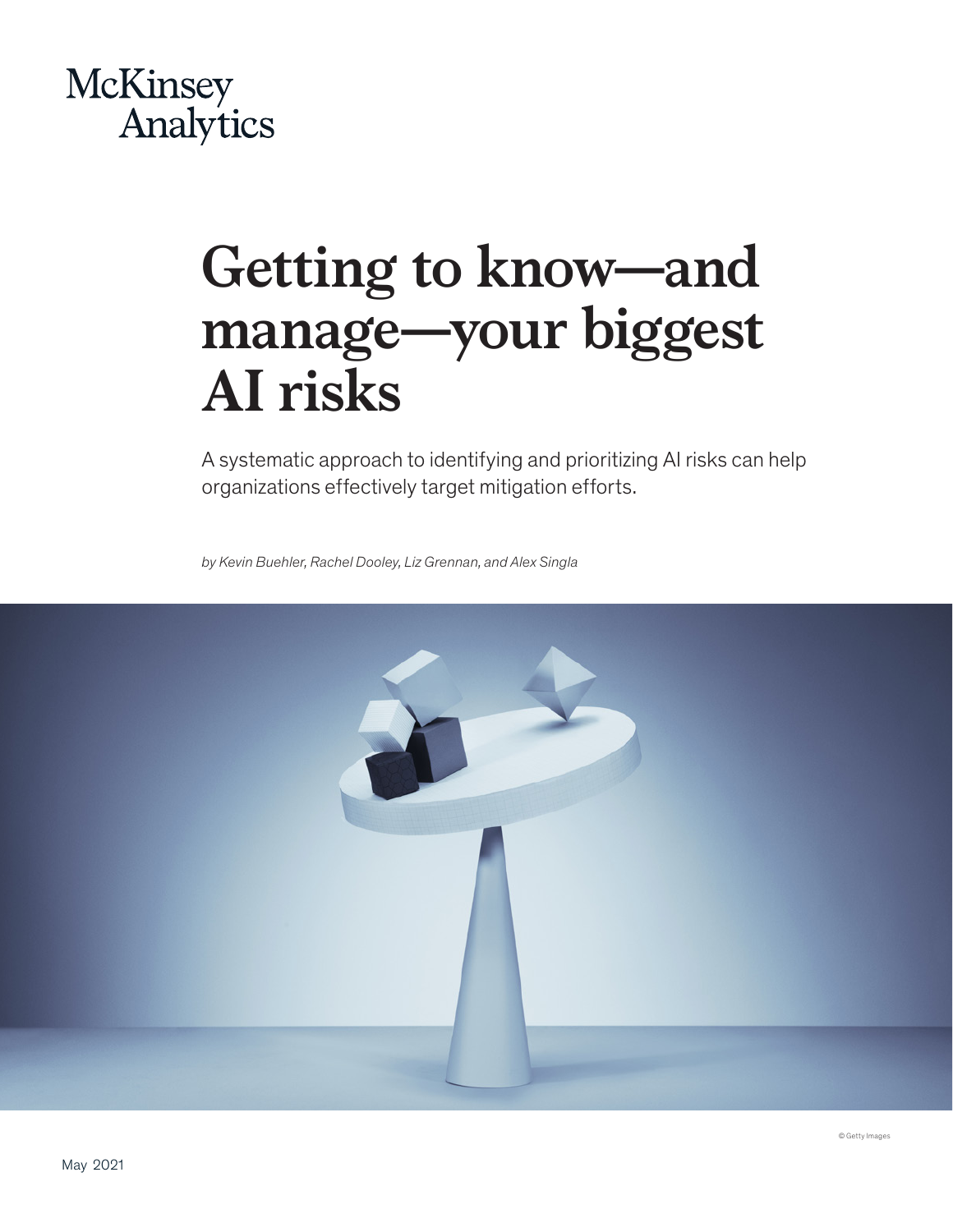Many organizations are generating significant value with artificial intelligence (AI) and recognize that this technology will shape the future. At the same time, organizations are discovering that AI could expose them to a fast-changing universe of risks and ethical pitfalls that regulators signal they'll be watching for—and potentially penalizing. Recently, the European Union proposed a set of AI regulations that, if violated, could result in material fines, and the US Federal Trade Commission (FTC) put out notice that it could hold organizations accountable for proliferating bias or inequities through AI.

Just as AI deployment will be core to organizations' future success, leading organizations will be those that actively identify and manage the associated risks. In our latest AI survey, respondents at organizations getting the most value from AI were more likely than others to recognize and mitigate the risks posed by the technology. $1$ 

The prospect of protecting against a wide and growing range of AI risks might seem overwhelming, but neither avoiding AI nor turning a blind eye to the risks is a viable option in today's competitive and increasingly digitized business environment. So where should companies start?

First, organizations must put business-minded legal and risk-management teams alongside the data-science team at the center of the AI development process. Waiting until after the development of AI models to determine where and how to mitigate risks is too inefficient and time consuming in a world of rapid AI deployments. Instead, risk analysis should be part of the initial AI model design, including the data collection and governance processes. Involving legal, risk, and technology professionals from the start enables them to function as a "tech trust team" that ensures the models conform to social norms and legal requirements while still delivering maximum business value.

Second, because there is no cure-all for the broad spectrum of AI risks, organizations must apply an informed risk-prioritization plan as the initial

step in an effective, dynamically updated AI riskmanagement approach anchored in both legal guidance and technical best practices. As outlined in this article, such a prioritization plan entails creating a catalog of your organization's specific AI risks to define the harm you seek to avoid, and then following a clear methodology to evaluate and prioritize those risks for mitigation.

## **Identifying AI risks**

To create a catalog of specific AI risks, the tech trust team clearly delineates each negative event that could result from a particular AI deployment, so the team can then detail how each of those risks will be mitigated in accordance with the appropriate standards. A helpful way to think through the potential risks is to use a six-by-six framework, mapping risk categories against possible business contexts (exhibit).

We recommend that this process consider at least six overarching types of AI risk:

- 1. *Privacy.* Data is the lifeblood of any AI model. Privacy laws around the world mandate how companies may (and may not) use data, while consumer expectations set normative standards. Running afoul of these laws and norms can result in significant liability, as well as harm to consumers. Violating consumer trust, even if the data use was technically lawful, can also lead to reputation risk and a decrease in customer loyalty.
- 2. *Security*. New AI models have complex, evolving vulnerabilities that create both novel and familiar risks. Vulnerabilities such as model extraction and data poisoning (in which "bad" data are introduced into the training set, affecting the model's output) can pose new challenges to long-standing security approaches. In many cases, existing legal frameworks mandate minimum security standards to meet.
- 3. *Fairness.* It can be easy to inadvertently encode bias in AI models or introduce bias lurking in the data feeding into the model. Bias that potentially

<sup>&</sup>lt;sup>1</sup> The state of AI in 2020," November 2020, McKinsey.com.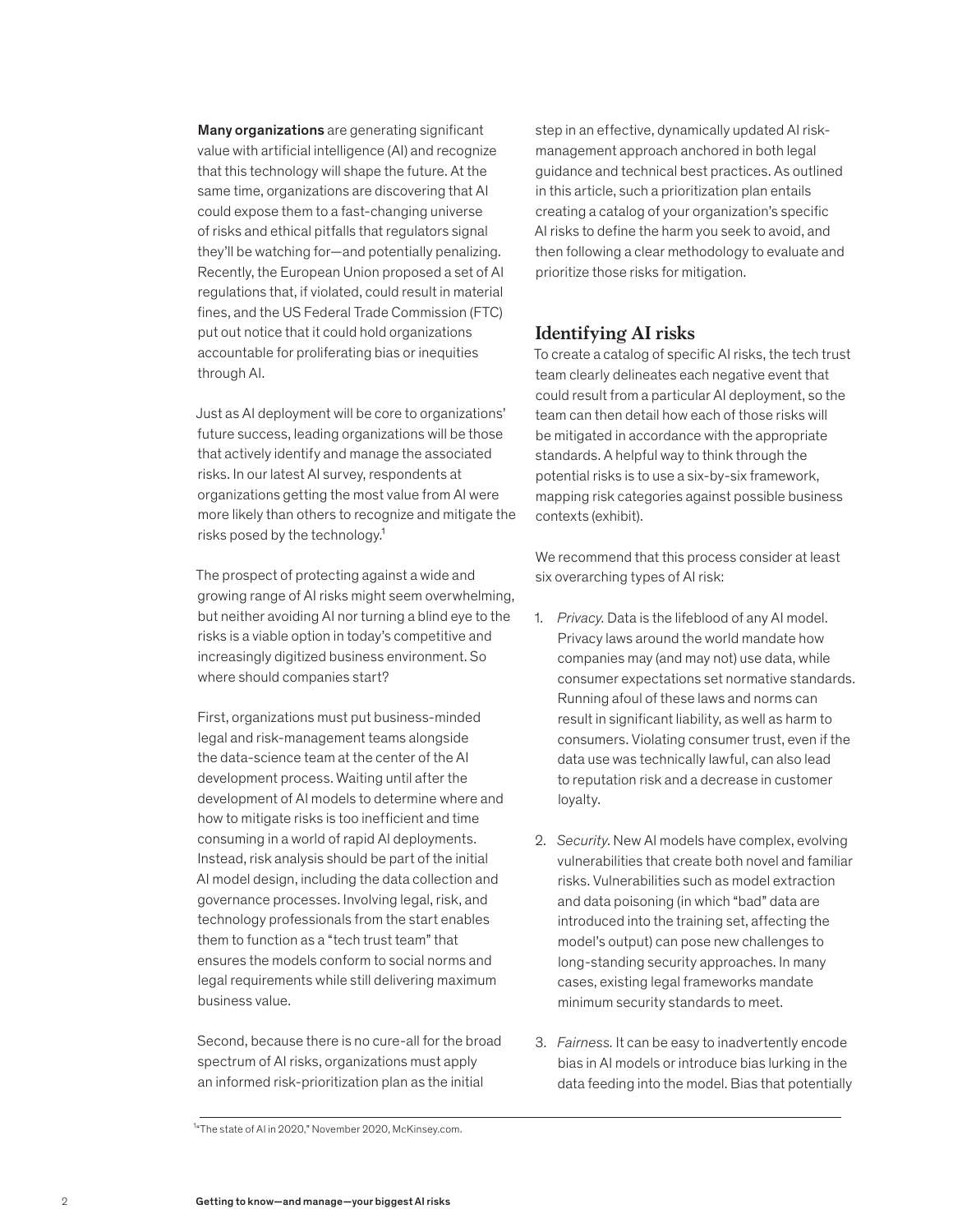#### Exhibit

**A systematic approach to identifying AI risks examines each category of risk in each**  A systematic approach to identifying AI risks examines each category of risk in business context.



or actually harms particular classes and groups can expose the company to fairness risks and liabilities.

- 4. *Transparency and explainability.* A lack of transparency around how a model was developed (such as how data sets feeding into a model were combined) or the inability to explain how a model arrived at a particular result can lead to issues, not the least of which is potentially running afoul of legal mandates. For example, if a consumer initiates an inquiry into how his or her data were used, the organization using the data will need to know into which models the data were fed.
- 5. *Safety and performance*. AI applications, if not implemented and tested properly, can suffer performance issues that breach contractual guarantees and, in extreme cases, pose threats to personal safety. Suppose a model is used to ensure timely updates of machinery in manufacturing or mining; a failure of this model

could constitute negligence under a contract and/or lead to employee harm.

6. *Third-party risks.* The process of building an AI model often involves third parties. For example, organizations may outsource data collection, model selection, or deployment environments. The organization engaging third parties must know and understand the risk-mitigation and governance standards applied by each third party, and it should independently test and audit all high-stakes inputs.

In our experience, most AI risks map to at least one of the overarching risk types just described, and they often span multiple types. For example, a model-extraction attack, in which a model is stolen based on a sample set of outputs, compromises both the privacy and security of the model. Therefore, organizations should ask if each category of risk could result from each AI model or tool the company is considering or already using.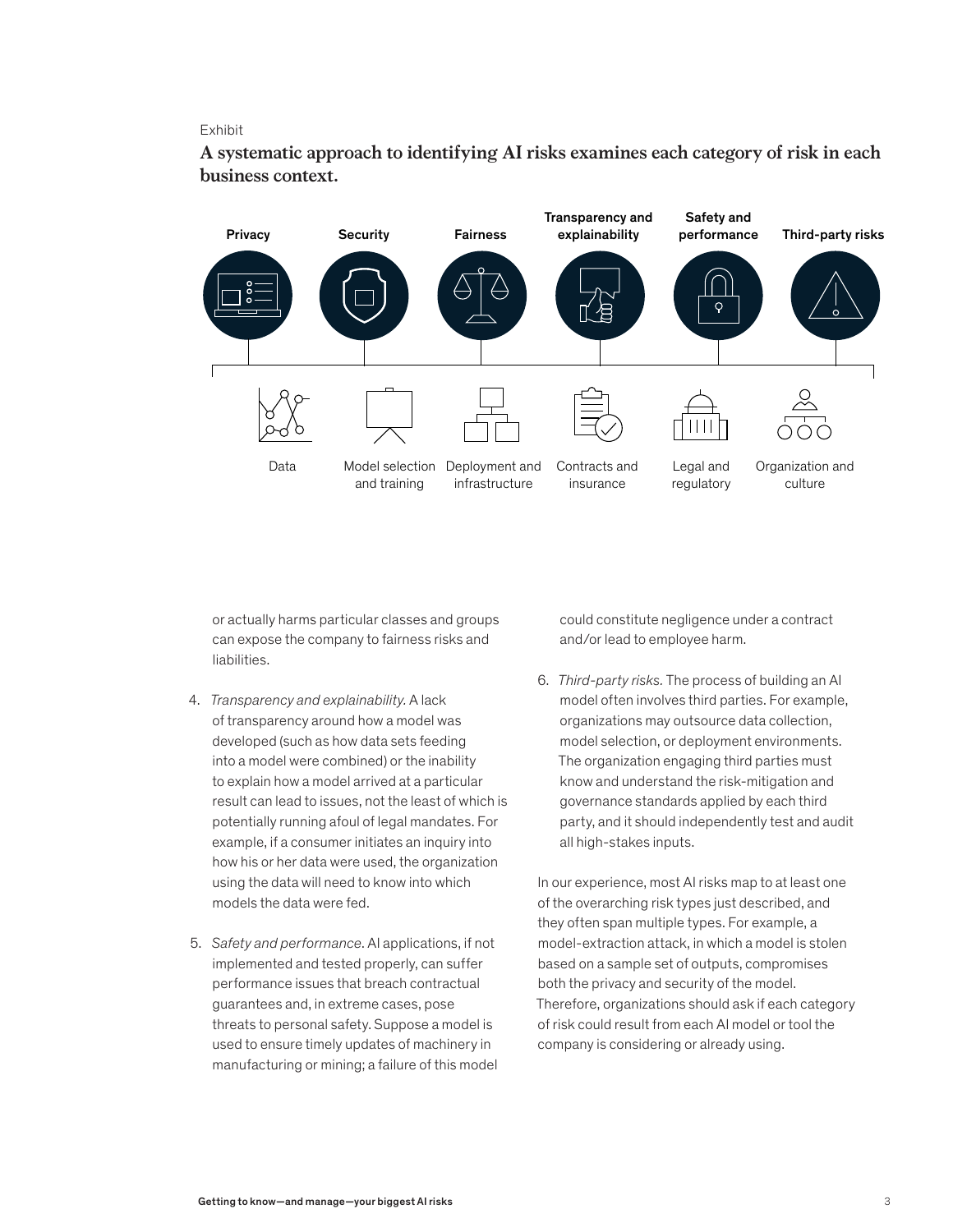Pinpointing the context in which these risks can occur can help provide guidance as to where mitigation measures should be directed. We identify six such contexts:

- 1. *Data*. Risks can surface through the way data get captured and collected, the extraction of the data's features (or fields and characteristics), and how data are engineered to train the model.
- 2. *Model selection and training.* Models are evaluated, selected, and trained based on various criteria, involving choices that present grounds for risk. For example, some models are more transparent than others. While a relatively opaque model might offer better performance, a legal requirement for transparency could necessitate use of a different model.
- 3. *Deployment and infrastructure.* Models are pushed to production, or deployed, when ready for real-world use. This process and the underlying infrastructure supporting it present risks. For example, the model might fail to perform in the real world as demonstrated by its performance in a lab environment.
- 4. *Contracts and insurance*. Contractual and insurance guarantees often explicitly address some AI risks. Product and service providers (both B2B and B2C), for example, may include in their service-level agreements parameters around model performance or delivery. Insurance providers might assign liability for incidents such as security or privacy breaches. Such contractual provisions must be surfaced, so teams can ensure they are in compliance.
- 5. *Legal and regulatory.* Industries, sectors, and regions around the world have varying standards and laws regarding privacy, fairness, and other risks presented in this framework. Therefore, it's important to be aware of applicable laws and regulations based on where, how, and in what sector the model will be deployed.
- 6. *Organization and culture.* Consider the risk maturity and culture of your organization and how that might affect the way a model or its

components are used (for example, the security of the data flowing into it). Broader efforts, such as training programs, resource allocation, and interdisciplinary collaboration among cross-functional teams (such as a tech trust team) play key roles in mitigating risk. To consider the types and likelihood of risks that might arise, it's important to know if these exist, and at what level.

In addition to using this framework to brainstorm risks, the team could consult public databases of previous AI incidents (for example, Partnership on AI's incident database). This review of past risk failures is helpful in AI risk mitigation because AI draws its predictive power from past events. If AI created liability in the past under a similar set of circumstances, there is a higher probability it will do so again.

Further, the risk experts on the tech trust team should examine current use cases within the organization and conduct a "red team" challenge, incentivizing team members to uncover less obvious risks. These could be, for example, risks that flow from second-order model risks, such as risks arising from how the model might be used in practice (as opposed to the first-order risks that arise from how the model was built).

# **Evaluating and prioritizing the risk catalog**

With risks clearly defined and logged, the next step is to assess the catalog for the most significant risks and sequence them for mitigation. With an overwhelming number of potential AI risks, it's impossible to fully mitigate each one. By prioritizing the risks most likely to generate harm, organizations can help prevent AI liabilities from arising—and mitigate them quickly if they do. A strong methodology for such sequencing allows AI practitioners and legal personnel to triage AI use cases so they can focus their often-limited resources on those meriting the most attention.

Existing regulatory frameworks and case law can provide a solid foundation for this prioritization methodology. Liability frameworks across a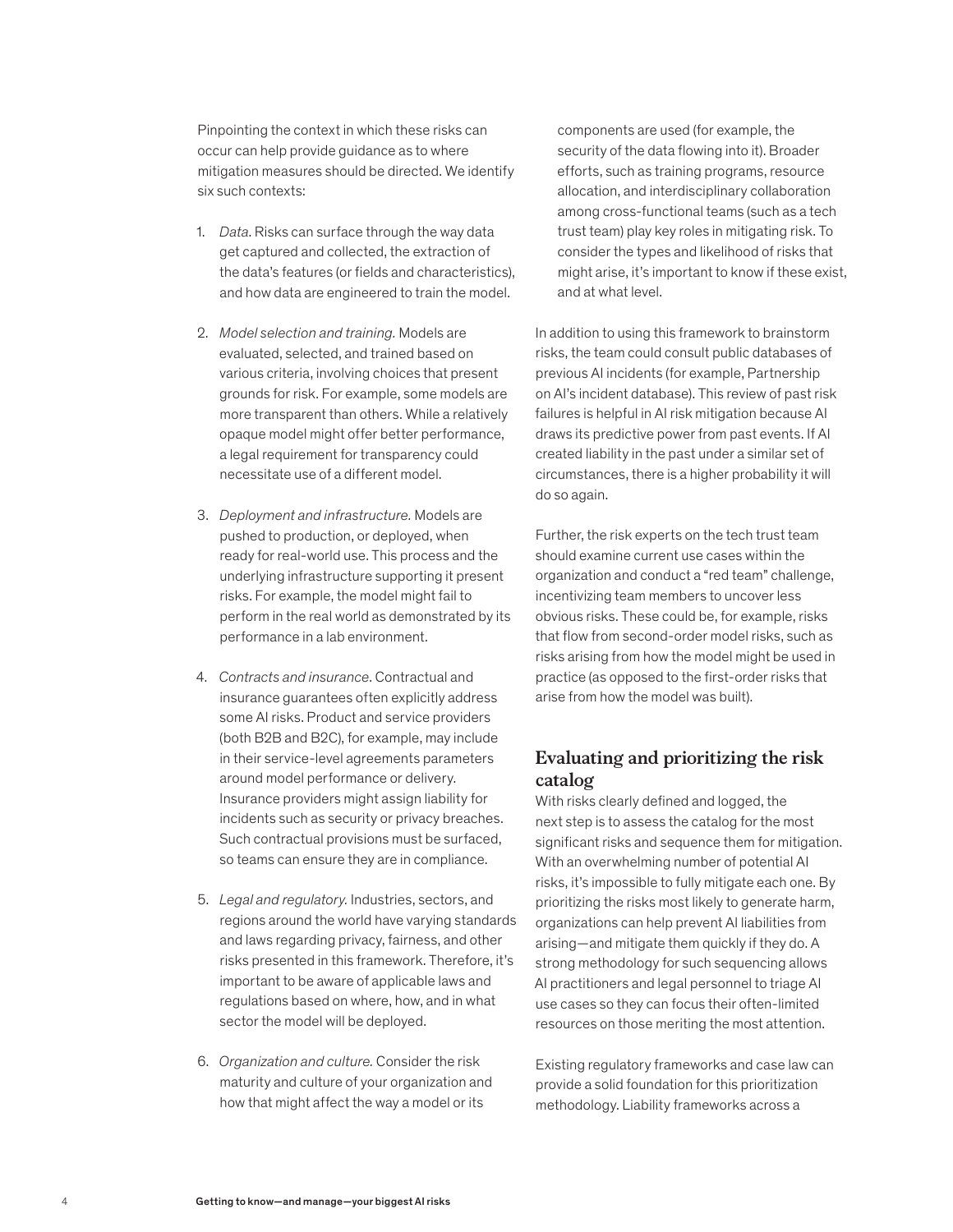variety of areas—such as privacy law and antidiscrimination and negligence standards—have been forged over decades to confront many of the practical constraints that data scientists face today. We'll briefly highlight two standards in US laws that can inform successful risk methodologies. The central insight to draw from these legal frameworks is that risks tagged for mitigation should be identified in relation to the likelihood or significance of an incident *and* the costs of a viable alternative approach.

The first standard derives from a concept familiar to most lawyers in the United States: the "Hand formula," which has been widely influential in shaping negligence standards in the United States.<sup>2</sup> According to the formula, risk is defined as the probability of the harmful event occurring multiplied by the loss the event could generate. Liability ensues any time the burden of preventing an incident is less than the harm the incident could cause.

Take, for example, a hypothetical manufacturer of automated long-haul trucks, which is concerned about the potential for migratory herds to wander onto roads in certain Western states. After performing internal testing, the company estimates an approximate cost of \$10 million to gather sufficient data on herds and build an AI model to recognize and avoid the animals. The company also estimates that, at scale, if it did not have a model to help predict where herds might wander onto the roadway, its trucks would be involved in approximately 20 herd-induced accidents per year with an average cost of \$100,000 each, increasing to \$4 million each in cases with fatalities. Traditional negligence theory, as dictated by the Hand formula, would suggest the company invest in gathering herdrelated training data and model creation, because the financial burden of doing so (\$10 million) is well under the cost incurred by the herd-induced accidents (\$21.5 million if 25 percent result in fatalities). While this example is meant to be simple and straightforward, the same type of risk

assessment can help even in cases where harms do not have clear economic measures.

A similar significance standard underlies US anti-discrimination laws, which govern decision making in credit, housing, employment, and other contexts. The standard doesn't mandate perfect fairness or prohibit any harm from occurring; as any data scientist knows, there is no such thing as a perfectly unbiased model. Instead, US laws generally mandate discrimination testing such that no fairer alternative is available, given the intended use case. In plain terms, this means that if data scientists could have trained a model with similar business value and less discrimination but failed to do so, liability could ensue.

A helpful way to start prioritizing your risks is to take a domain-based approach, much as organizations apply AI most successfully. Apply the methodology we describe here to the AI use cases within a core process, journey, or function, and then move onto the next domain. This can save your organization time and money as you reduce risk systematically and efficiently.

## **Foundations for managing any AI risk**

While the list of emerging best practices around AI risk mitigation is long and growing, a couple of practices will prove foundational in enabling the cataloging and weighting of AI risks:

— *Standard practices and model documentation.*  Data science, legal, and risk personnel must understand important aspects of AI models and the environment in which they are trained and deployed, so they can surface areas of risk. Simply put, organizations cannot control an AI environment they don't understand. Setting clear standards for model development and documentation can help provide such foundational transparency. Standardized policies for steps in the development life cycle—recording data provenance, managing metadata, mapping data, creating model

 $^2$ Justice Learned Hand (1872–1961) served as a federal district and appellate judge for more than 50 years and had enormous influence on the understanding of the law in the United States, especially of the First Amendment of the US Constitution.